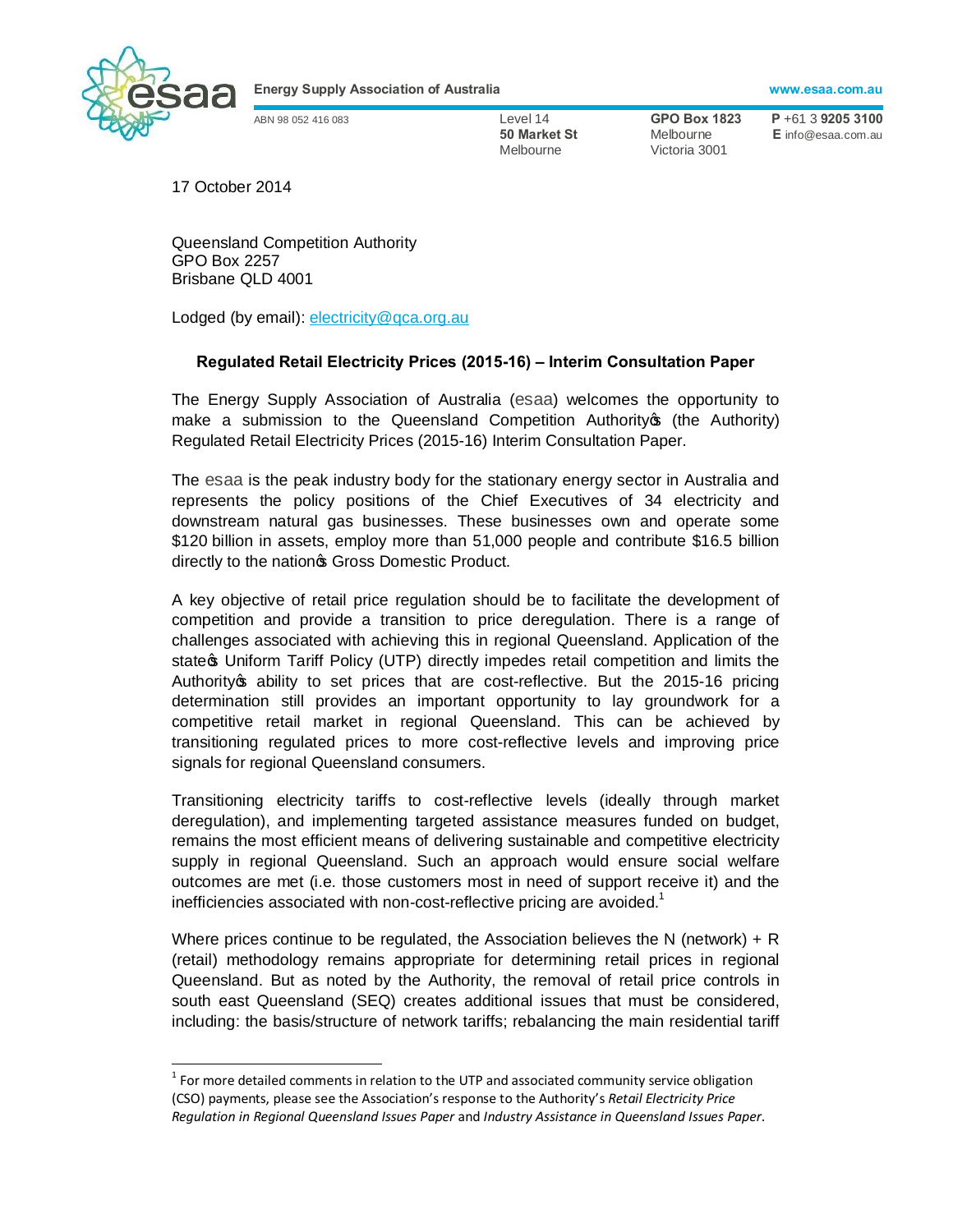(Tariff 11); and the appropriateness of headroom allowance. The esaa has provided comment on these key issues below.

## *Retail tariffs should be based on Ergon Energy's network costs and tariff structures*

The UTP has delivered notified prices that are lower than the costs of supply for most regional customers. As a result, price signals are impeded and the ability of consumers to make rational decisions relating to energy consumption is diminished. Coupled with tariff structures that have historically been heavily biased toward high variable charges, this has implications for system utilisation and efficient investment in electricity supply infrastructure.

To address this issue, the Association considers the approach to price setting should be based on the costs of supplying electricity to regional Queensland rather than SEQ. This would involve setting retail tariffs in line with the lower of Ergon Energy opcost-reflective network charges initially and progressively transitioning all customers to fully cost-reflective levels over time. The key benefits to this approach are more efficient pricing outcomes and a sustained reduction in the Queensland Governmentos exposure to high and variable subsidy costs.

To the extent this approach cannot be achieved for residential and small business customer tariffs under the Ministerial Delegation, at a minimum, all tariff structures should be based on those in the Ergon Energy distribution area. The proposal to base the time-of-use tariffs (Tariff 12 and Tariff 22) on Ergon Energy opricing structure is a positive step in this regard. But the limited uptake of time-of-use tariffs to date may mean this is not a meaningful change. This will be particularly evident if the change further exacerbates any apparent pricing disparity relative to Tariff 11.

Given retail prices will no longer be regulated in SEQ from 1 July 2015, incorporating Ergon Energy os network tariff structures would also help mitigate any customer concern around potential pricing disparities between the two markets. For example, the regulated price in regional Queensland could potentially be set at a lower rate than the standing offer in SEQ from 1 July 2015. This could adversely affect consumer perceptions of retail price deregulation in SEQ, despite the availability of discounted market offers.

## *Imbalances in the fixed/variable components of current tariff structures should continue to be addressed and Tariff 11 transitioned to cost-reflective levels*

Where prices continue to be based on SEQ costs, it is essential to complete the rebalancing of the fixed and variable components of Tariff 11 to make it costreflective by 1 July 2015. While regulated prices in regional Queensland should ultimately be based on Ergon Energy t costs and tariff structures, this rebalancing will help address the inequity of current tariff structures. It will also provide consumers with more incentive to consider switching to a cost-reflective time-of-use tariff, which is a more efficient tariff for shaping energy consumption patterns.

## *Headroom allowance should be retained*

Recognising the fact that retail competition in regional Queensland is currently limited, the esaa is not supportive of removing the headroom allowance for notified